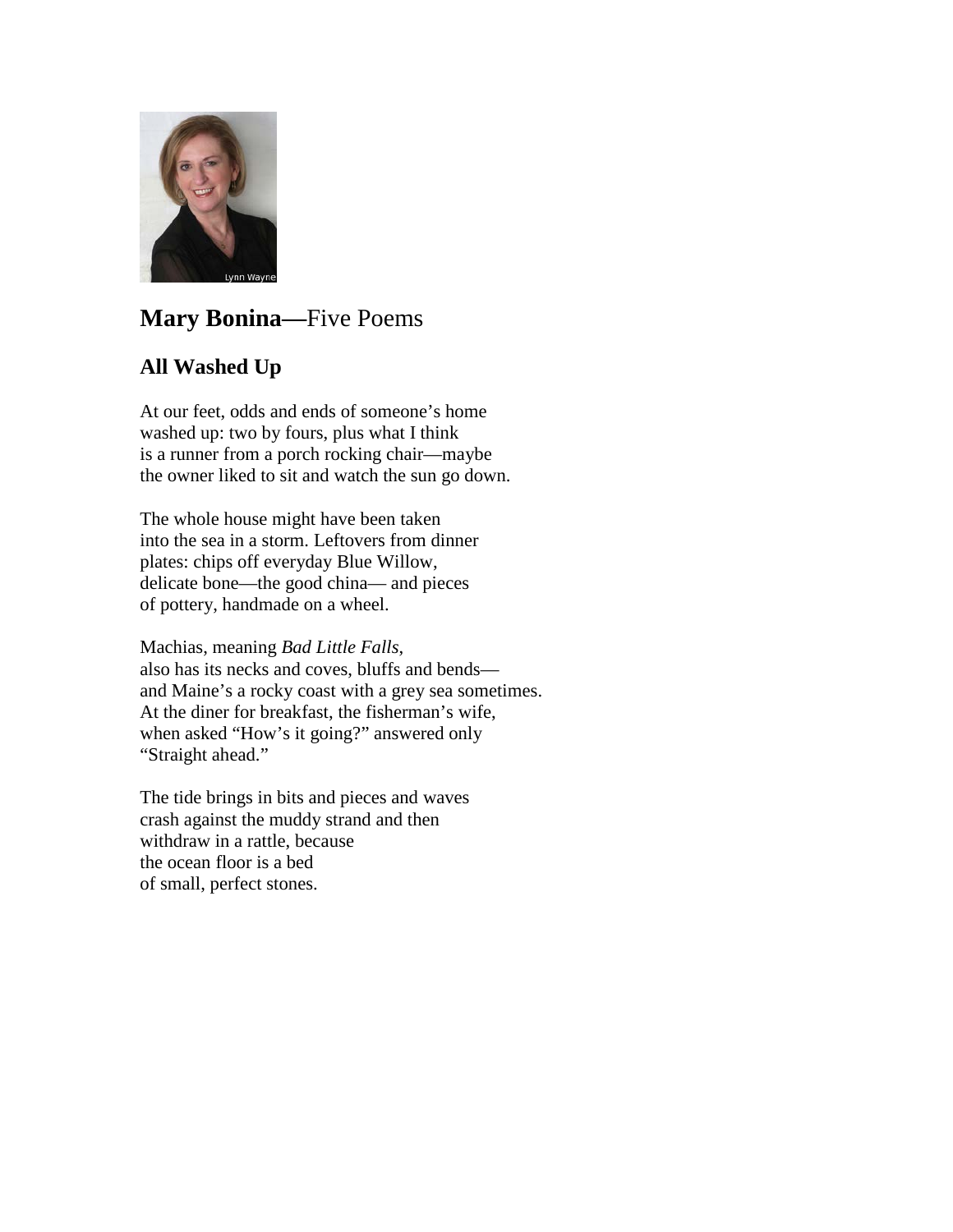### **Vertigo**

Imagining myself where my husband and son and others are picking along the shale crusted over with periwinkles.

I watch as they stoop to look at lines drawn in patches of sand between rocks—the roads snails made.

Poking around in tide pools with fallen pine boughs, they find starfish, dwarf crab, razor clam.

*Be careful*, I don't say aloud, knowing how much they resist my worry. But I am afraid they could fall

unable to forget we all will. I don't trust myself so I won't go there, though the rocks are flat,

steppes above the deep blue Atlantic just begging for climbers, a gradual plateau letting you get close enough to feel the rush

you swallow teasing the tide to come after you.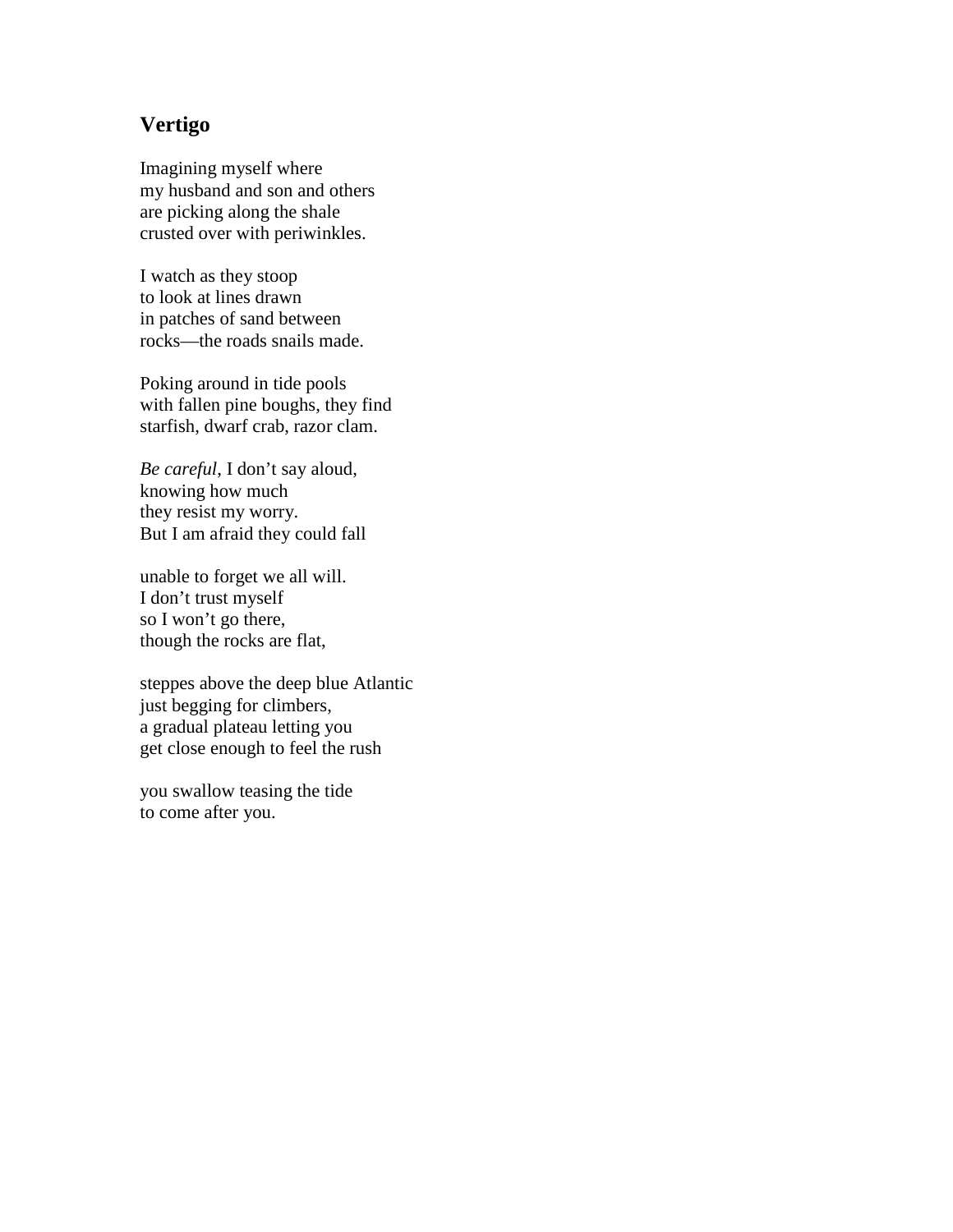### **Morning Commute (for Gianni)**

Sleepy boy in the passenger seat my charge my joy my sidekick

oh look how the coyote considers crossing the boulevard to the river

how at the cemetery gate a wild turkey sneaks an exit

remember always the day of the heron a Great Blue appearing in front of us

no one walking no other cars just ours heading over the hillcrest

and there it was my god a god!

so graceful huge slow to move lifting up with fan wings

each the size of you taking flight across the outbound lane.

#### **Weather**

I thought it would rain the day we buried father, but, no: bright June sun.

Instead, it rained the day my sister married, the couple not facing

spring rain you'd accept, but for them—a torrent coming down to drown

tiny white lilies held tight in her fist, and her dress looks muddy in the wedding photos.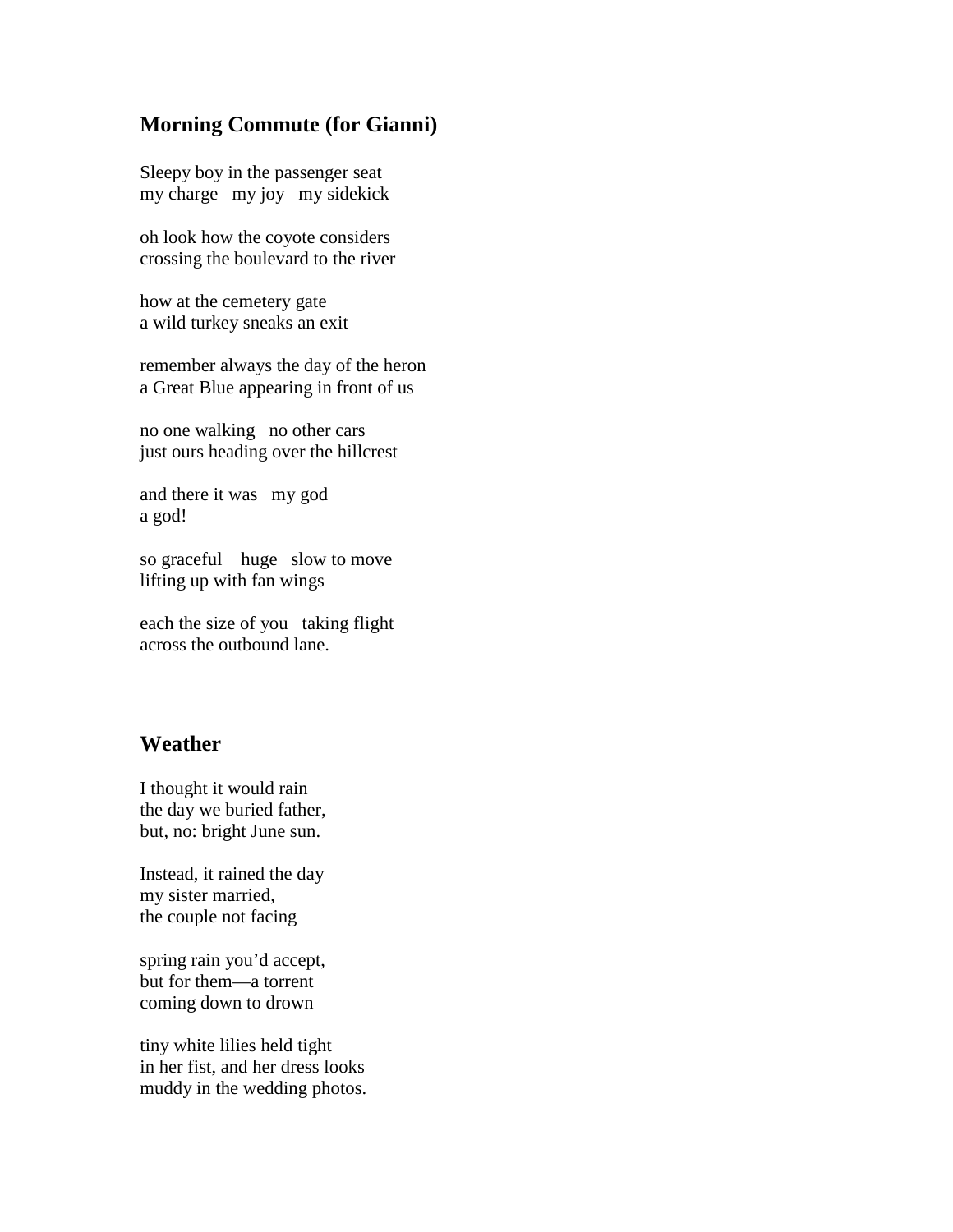Each usher was trying to offer shelter under large black umbrellas like awnings above their heads,

as they went up the church steps to enter the doorway to what my sister thought was a dream

Her life has been nothing like a dream The umbrellas were the kind funeral directors kept waiting

in the wings that other day, just in case the sun didn't shine when we buried our father,

tossed the flowers people sent—into the big gap. There was the priest throwing down

matted earth along with words we couldn't understand then. I tossed an open red tulip

big as a teacup, its stem turning into clown flower, collapsing before I let go.

#### **Dominica Wisdom**

Bonte, a gardener, burns brush all day, every day, stokes a smoky fire: leaves, fronds, shoots could become trees for the canopy.

Even tin shacks don't block vegetation from finding a way in. It enters through windows and doors that must be kept open in the sweltering heat of day.